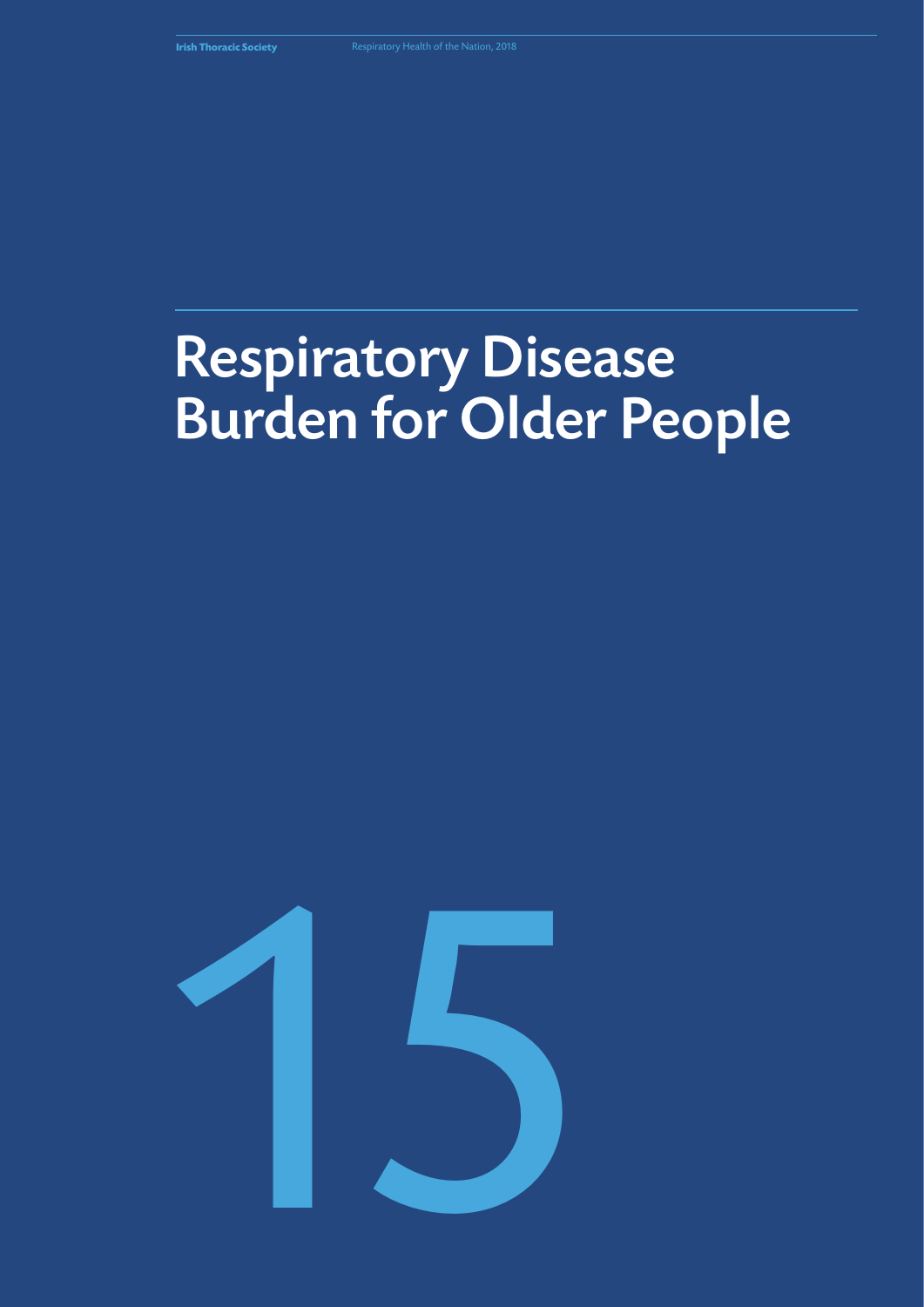## **Key Points**

- In 2016, 13.5% of the Irish population were aged 65 years and over
- In 2016, 43% of those hospitalised as inpatients for respiratory disease were aged 65 years and over
- In older age groups, respiratory issues often coexist with co-morbidities
- Chronic respiratory conditions can result from past lifestyle or environmental factors
- Vaccination is key to protection from a number of acute respiratory infectious diseases

# **Background**

Acute respiratory diseases such as influenza and pneumonia can have a significant impact on the health of all age groups, but in older people they can have additional significance when they occur in conjunction with existing chronic respiratory conditions such as COPD, interstitial lung disease, and asthma. For some of the acute respiratory infectious diseases, vaccination can play an important preventive role.

Part of the challenge for the health services in Ireland is that the number of people aged 65 years and over is growing by approximately 20,000 per year. In 2016, the Irish population had increased by 3.8% compared with Census 2011*<sup>1</sup>* . For those aged 65 years and over the increase was 19.1%. In 2016, those aged 65 years and over made-up 13.5% of the population*<sup>1</sup>* . Health Service use by older people differs significantly from younger healthier populations. A person aged 65 years and over consults a GP on average 7 times per year*<sup>2</sup>* . In 2016, the mean number of diagnoses for all inpatient hospital discharges was 3.9. However, for those aged 65 years and over it was 5.2*<sup>3</sup>* .

Sources of information on health in older people in Ireland include those used in other chapters of this report but in addition, there is The Irish Longitudinal Study on Ageing (TILDA), a longitudinal study of community dwelling people aged 55 years and over. While the primary areas of investigation of TILDA are neuro-cardiovascular stability, locomotion and sensory function, it nevertheless provides valuable information on respiratory disease*<sup>4</sup>* . Where data is quoted from TILDA in this chapter, it relates to those aged 65 years and over.

# **Incidence**

As discussed in chapter 12 many of the respiratory infectious diseases are notifiable. The national trend data for these in the decade 2007-2016 are shown in chapter 12. As mentioned in that chapter, for a disease such as influenza, which many people self-manage in the community, notifications reflect trends rather than actual numbers of cases. The notifications for 2016 for those aged 65 years and over are shown in table 15.1. Both influenza vaccination and pneumococcal vaccination are recommended for all older people as well as those with underlying chronic conditions, including chronic respiratory conditions. In the 2014/2015 influenza season, the uptake of influenza vaccine by this age group was 59.8%*<sup>5</sup>* . In 2013, 36% [95%CI: 30%–42%] of those aged 65 years and older had received pneumococcal vaccination*<sup>6</sup>* .In the 2016/2017 influenza season, 87% (79) of the notified influenza outbreaks occurred in community hospitals/ residential homes where most residents were in the older age group.

# **Prevalence**

TILDA respondents were asked whether a doctor had ever told them that they had a chronic lung condition. The self-reported prevalence of chronic lung disease was 5.3% in those aged 65-74 years (5.1% of males, 5.6% of females) and 4.9% in those aged 75 years and over (5.6% of males, 4.4% of females). In men, the prevalence of chronic lung disease increased with age, but an increase with age was not seen in women*<sup>4</sup>* .

**Table 15.1. Respiratory infectious diseases (Notifiable) 2016** 

| Age                                  | <b>Number</b><br>100% | <65<br>$\frac{9}{6}$ | $\ge 65$ yrs<br>$\frac{O}{O}$ |
|--------------------------------------|-----------------------|----------------------|-------------------------------|
| *RSV                                 | 2690                  | 95.3%                | 4.7%                          |
| **Streptococcus pneumonia (invasive) | 381                   | 50.9%                | 49.1%                         |
| Haemophilus Influenza (Invasive)     | 58                    | 63.8%                | 36.2%                         |
| Influenza                            | 4764                  | 81.1%                | 18.9%                         |
| <b>Tuberculosis</b>                  | 315                   | 82.2%                | 17.4%                         |
| Pertussis                            | 213                   | 96.7%                | 5.6%                          |
| Legionellosis***                     | 10                    | 60%                  | 40%                           |

*Source: HPSC 2016 Annual Epidemiological Report. Health Protection Surveillance Centre (HPSC). HPSC (2017) 7 \*RSV not recorded on CIDR prior to 2012 \*\*EARSS pathogens not recorded on CIDR with the exception of Streptococcus pneumonia (figures since 1/7/15 refer only to confirmed cases). \*\*\*Most notified cases of Legionellosis have Legionnaires' Disease*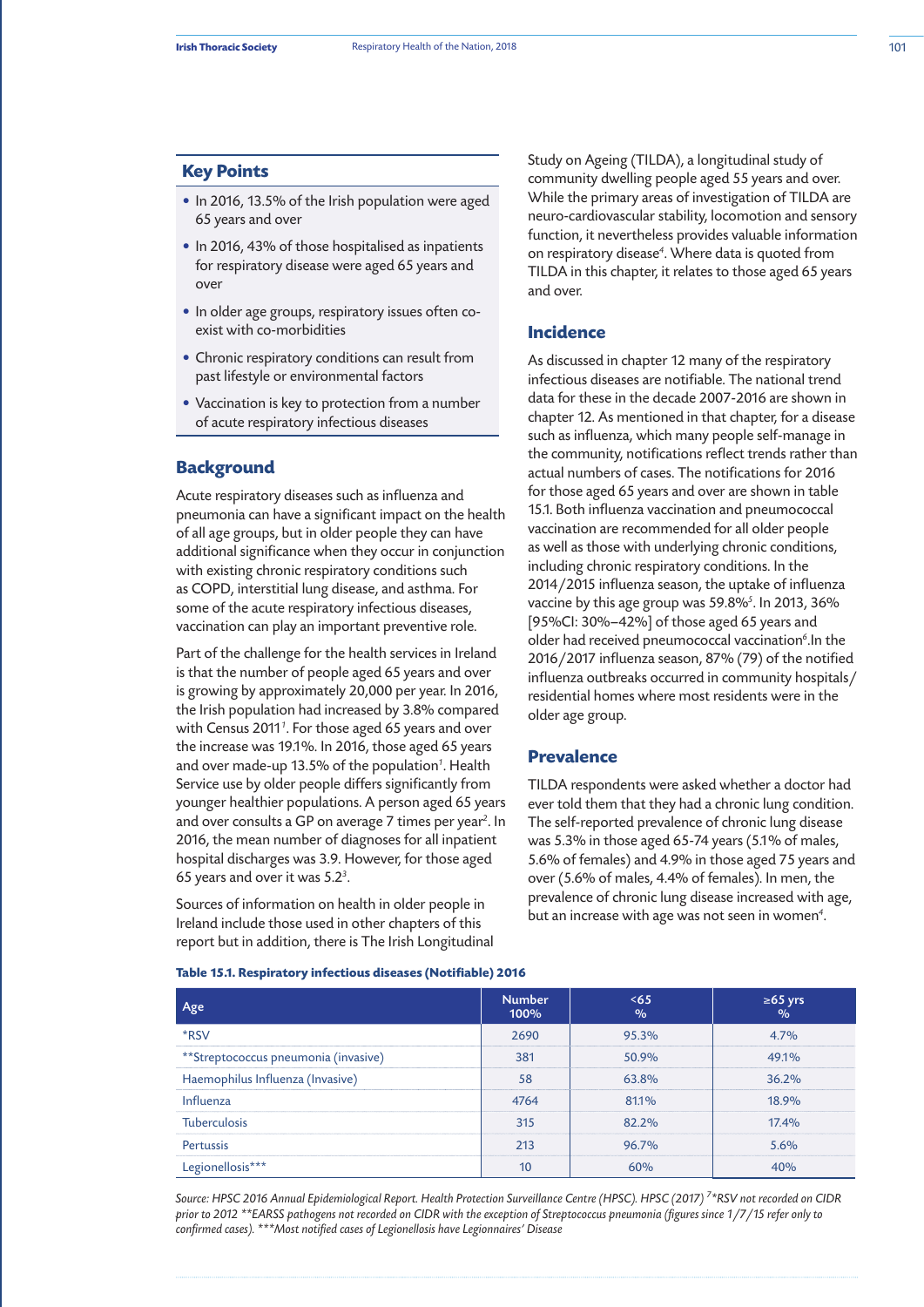Where national data on prevalence is available on specific respiratory diseases, this is discussed in each of the relevant chapters.

## **Mortality**

Overall mortality rates can mask variations between age groups, regions and other population subgroups. Causes of death for those aged 65 years and over differ from those in the younger ages. Mortality data other than in this paragraph does not include deaths from respiratory infectious diseases. The estimated excess mortality associated with influenza in those aged 65 years and older in each influenza season is 531 (95%CL: 464, 540), but in 2016/2017 it was 1,156, as mentioned in Chapter 12. That chapter provides additional information on deaths from other respiratory infectious diseases.

Mortality data for 2016 for those aged 65 years and over is shown in figure 15.1. In 2016, respiratory disease accounted for 20.1% of deaths for those aged 65 years and older. Chronic lower respiratory disease (ICD 10: J40-47) accounted for 6.1% of deaths, followed by cancer of the trachea, bronchus and lung at 5.5% and pneumonia at 3.8%

The majority of deaths from respiratory disease are in people aged 65 years and over. Over the past decade over 90% (range 92.4% - 93.4%) of all deaths from respiratory disease (J00-J99) excluding lung cancer occurred in those aged 65 years and over. For those aged 75 years and over the figure was almost 80% (range 78.8%-79.5%). This is shown in greater detail in table 15.2.





Source Health in Ireland, Key Trends, 2017, Department of Health, December 2017 Figures 2.4b<sup>8</sup> Note: data for 2016 is provisional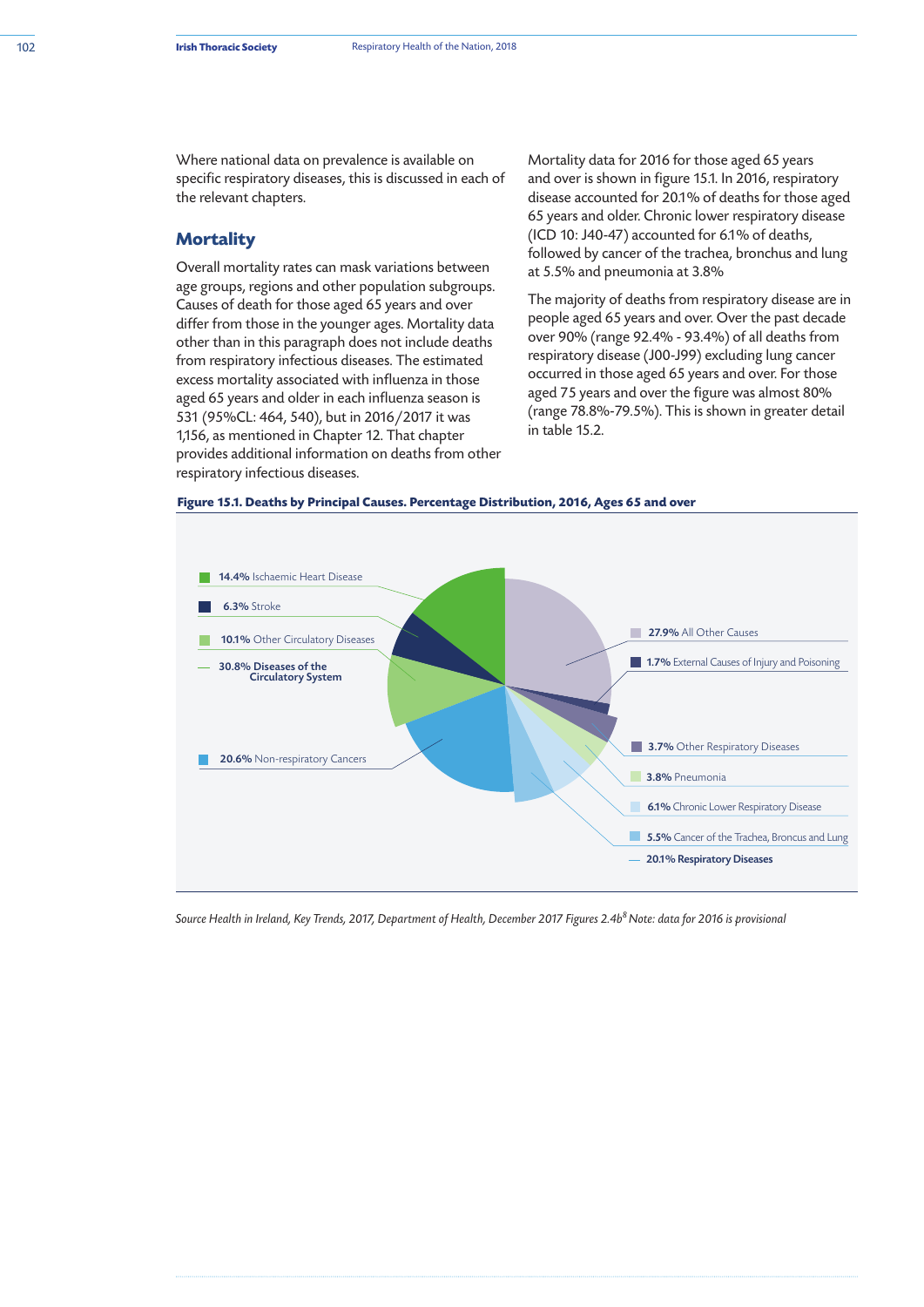|         | Deaths All Ages | Deaths $\geq 65$<br>years % of total | Deaths $\geq 70$<br>years % of total | Deaths $\geq$ 75<br>years % of total |
|---------|-----------------|--------------------------------------|--------------------------------------|--------------------------------------|
| 2007    | 3324            | 93.0                                 | 88.7                                 | 80.4                                 |
| 2008    | 3522            | 93.1                                 | 88.3                                 | 79.0                                 |
| 2009    | 3606            | 93.1                                 | 88.2                                 | 80.0                                 |
| 2010    | 3280            | 92.5                                 | 87.1                                 | 78.6                                 |
| 2011    | 3438            | 93.1                                 | 87.8                                 | 79.3                                 |
| 2012    | 3497            | 93.6                                 | 88.0                                 | 79.3                                 |
| 2013    | 3504            | 93.4                                 | 88.2                                 | 80.1                                 |
| 2014    | 3492            | 93.6                                 | 87.9                                 | 79.5                                 |
| 2015    | 3865            | 93.3                                 | 88.2                                 | 79.4                                 |
| $2016*$ | 3856            | 92.3                                 | 86.2                                 | 76.8                                 |

## **Table 15.2. Age: Respiratory death, excluding Cancer of Trachea, Bronchus and Lungs**

*Source: Public Health Information System (PHIS) 9 \*Provisional data for 2016*

| Table 15.3. Prevalence of respiratory medication use in the GMS population, 2016 |  |  |  |
|----------------------------------------------------------------------------------|--|--|--|
|----------------------------------------------------------------------------------|--|--|--|

| Age<br>category | <b>GMS population</b><br>(% of entire Irish<br>population) |                  | <b>Filled at least one Rx</b><br>for a resp medication |        | <b>Estimate of prevalence of respiratory</b><br>medication use (%) |                 |                         |                   |
|-----------------|------------------------------------------------------------|------------------|--------------------------------------------------------|--------|--------------------------------------------------------------------|-----------------|-------------------------|-------------------|
|                 | Male<br>(%)                                                | Female<br>(%)    | Male                                                   | Female | Male %                                                             | 95% CI          | Female<br>$\frac{O}{O}$ | 95% CI            |
| $\geq 65$ yrs   | 173,505<br>(58%)                                           | 224,773<br>(66%) | 45,272                                                 | 59,511 | 26.1%                                                              | 25.9 to<br>26.3 | 26.5%                   | $26.3$ to<br>26.7 |
| $\geq$ 70yrs    | 131,889<br>(69%)                                           | 174,516<br>(74%) | 35,512                                                 | 46,132 | 26.9%                                                              | 26.7 to 27.2    | 26.4%                   | $26.2$ to<br>26.7 |

*Source: Hurley, E (2018). An analysis of medication use for respiratory disease amongst those with GMS eligibility (2015 - 2016) - a focus on Chronic Obstructive Pulmonary Disease (COPD)11.*

Looking at the major specific respiratory diseases in the decade 2007-2016, over 90% of all deaths from pneumonia occurred in those aged 70 years and older (range 90.4%-94.4%) as did over 85% of deaths from chronic lower respiratory disease (range 84.8%- 86.8%) and approximately 60% of those who died from lung cancer (range 57.0%-61.4%).

As mentioned in other chapters, of those who died from pulmonary embolism (PE) in 2015, almost 75% (74.2%) were aged 65 years and over. Almost a quarter (24.2% (32)) were aged 65-74 years, 30.3% (40) were aged 75-84 years and 19.7% (26) aged 85 years and over*<sup>10</sup>*. Of those who died from Pulmonary Hypertension in 2015, 20.8 % (11) were aged 65-74 years, 34.0 % (18) were aged 75-84 years and 28.2% (15) aged 85 years and over*<sup>10</sup>*.

In 2015, of those dying from pneumonitis due to solids and liquids, 48.4% were aged 85 years or over with another 29.0% aged 75-84 years*<sup>10</sup>*. In 2015, of the 341 deaths due to chronic interstitial pulmonary disease (ICD 10: J84), 22.6% (77) were aged 65-74 years, 45.7% (156) 75-84 years and 23.8% (81) 85 years or over*<sup>10</sup>*. Of the 144 deaths in 2015 due to acute

lower respiratory infection (unspecified), 73% (105) were aged 85 years or over, 18.1% (26) were aged 75 years-84 years and 4.9% (7) were aged 65-74 years*<sup>10</sup>*.

# **Impact on Health Services**

Most people with respiratory disease regardless of age are managed in primary care. Data on respiratory disease in older people is not available at national level for people with full medical cards, those with GP only cards or those who are private patients. This is also true for those who attend GPs, out of hours services, those who attend Emergency Departments and those who attend hospital Outpatient Departments for their respiratory problems. Inpatient or day case data is only available from HIPE reporting publicly funded hospitals.

## **Respiratory medication use**

In terms of respiratory medication use, of those aged 65 years and over who held a full GMS card in 2016 (see table 15.3), over 25% of both males and females filled at least one prescription for a respiratory medication in 2016.*<sup>11</sup>*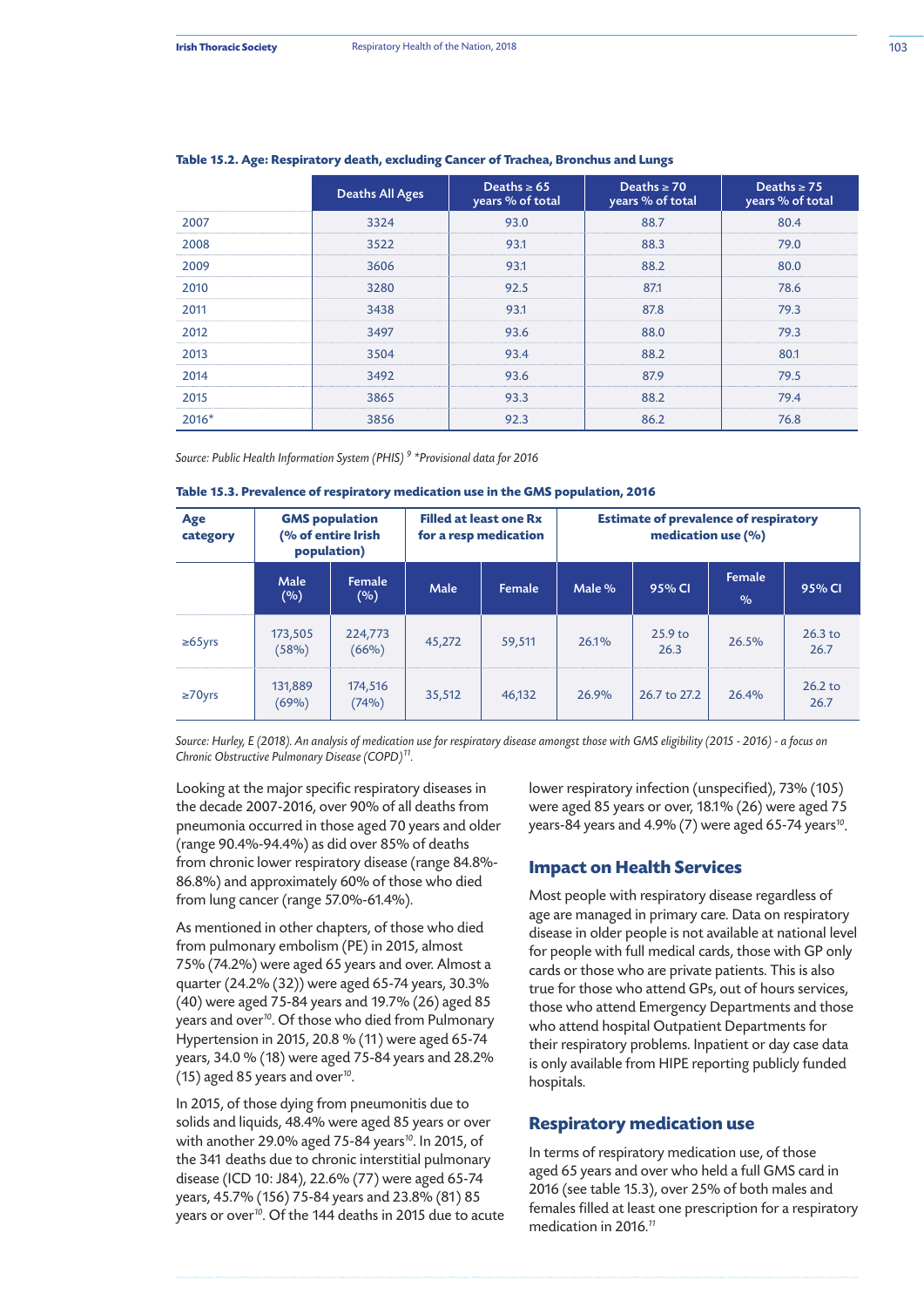#### **Figure 15.2. Inpatient hospitalisations by respiratory disease, by age category, 2009-2016**

## **Figure 15.3. Inpatient bed days by respiratory disease, by age category, 2009-2016**



*Source: HIPE 2009-2016. All hospitals reporting data to HIPE* 

## **Impact on Hospitals**

The trend over the years 2009-2016 for both in inpatient hospitalisations for respiratory disease and bed-days used by age group is shown in figures 15.2 and 15.3.

In 2016, across all ages, there were 643,850 inpatient hospitalisations that accounted for 3,651,436 inpatient bed days. Of these, 32 % (204,882) were in those aged 65 years and over accounting for 53.2% (1,946, 040) of all inpatient bed days as shown in table 15.4. Of those aged 65 years and over, respiratory disease accounted for 19.1% of inpatient hospitalisations (vs. 16.1% for cardiovascular, 6.8% for non-respiratory cancers), and 19.1% of inpatient bed days (vs. 15.3% for cardiovascular, and 8.0% for nonrespiratory cancers) in 2016 as shown in table 15.4 and figure 15.4.

In 2016, the commonest three respiratory causes of inpatient hospitalisations in those aged 65 years and over were COPD (5.8% of all inpatient hospitalisations, 30.5% of all respiratory inpatient hospitalisations in that age group), acute lower respiratory infection (unspecified) (4.4% of all inpatient hospitalisations, 23.0% of all respiratory inpatient hospitalisations in that age group), and pneumonia (3.9% of all inpatient hospitalisations, 20.7% of all respiratory inpatient hospitalisations in that age category), as shown in figure 15.5.

In terms of inpatient bed days used, the commonest were COPD (5.2% of all inpatient bed-days, 27.5% of all respiratory inpatient bed-days), pneumonia (5.0% of all inpatient bed-days, 26.4% of all respiratory

inpatient bed-days) and acute lower respiratory infection (unspecified) (4.0% of all inpatient bed-days, 20.7% of all respiratory inpatient bed-days) amongst those aged 65 years and over, as shown in figure 15.5.

Lung cancer (4.6%) and pneumonitis due to solids and liquids (3.8 %) were the fourth and fifth most common cause of respiratory inpatient hospitalisations in this age group as shown in figure 15.5.

In 2016, those aged 65 years and older accounted for inpatient hospitalisations for each of the above five conditions as follows: COPD (75%); acute lower respiratory infection (unspecified) (56%); pneumonia (62%), lung cancer (67%) and pneumonitis due to solids and liquids (77%). These conditions are discussed in greater detail in their relevant chapters with data not just for 2016 but also trend date over the years 2009-2016. They show a rising trend for all conditions except lung cancer. The trend was most marked for pneumonitis due to solids and liquids.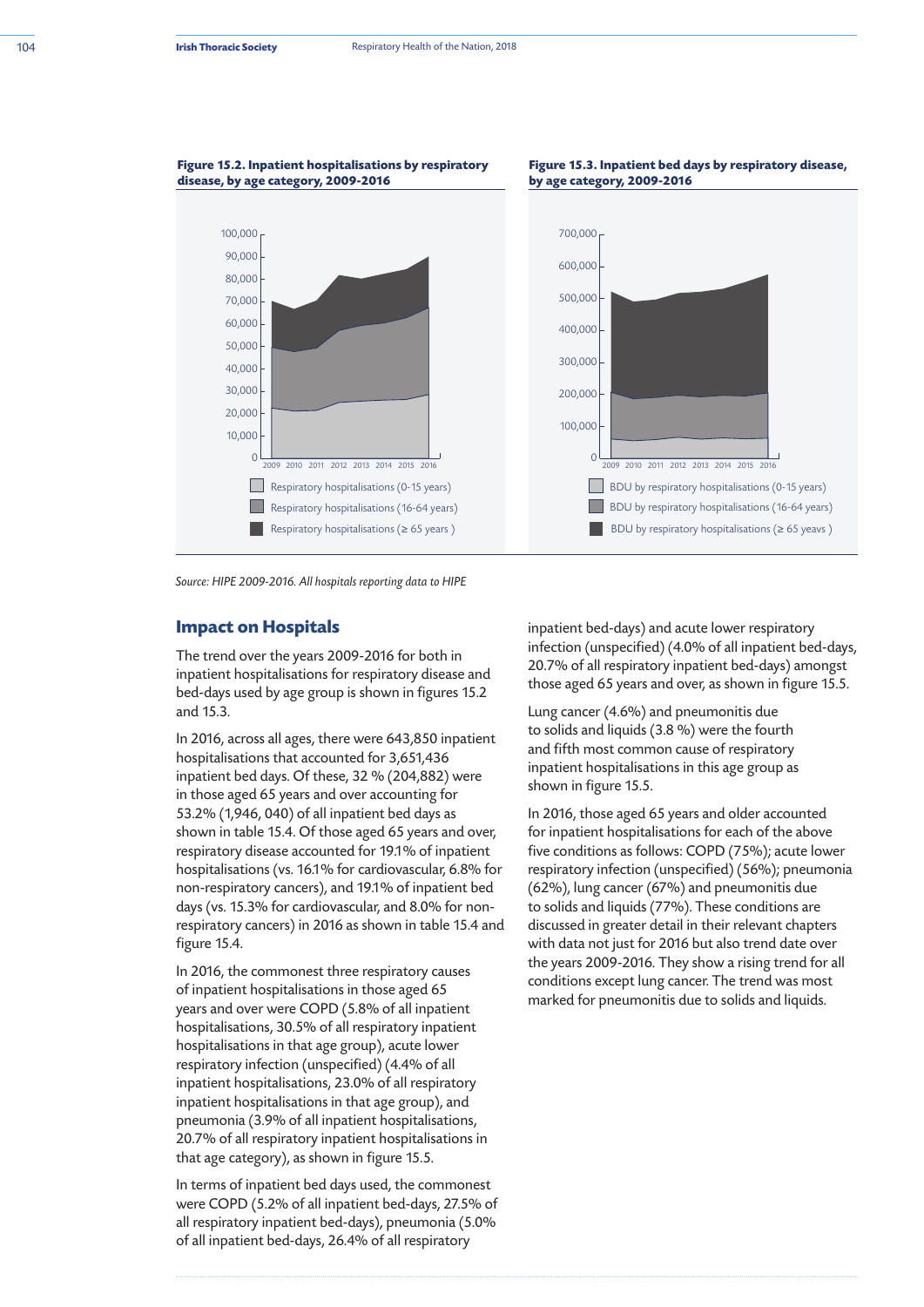

## **Figure 15.4. Percentage of inpatient hospitalisations and bed days by disease group, 2016 (age 65 years and older)**

*Source: HIPE 2016. All hospitals reporting data to HIPE*





*Source HIPE 2016. All hospitals reporting data to HIPE*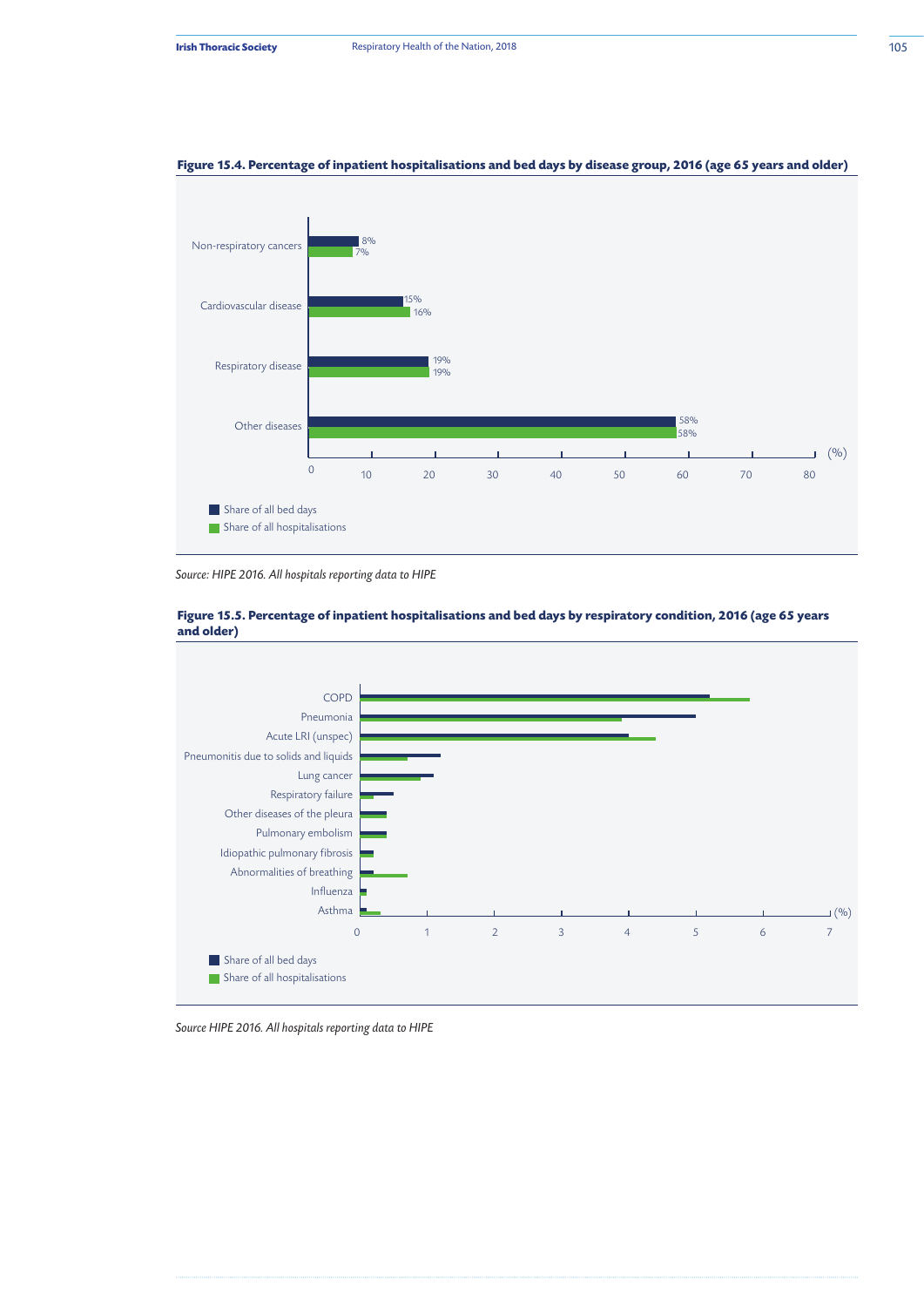|                                                                                       | <b>Hospitalisations</b> |                                   | <b>Bed days</b> |                           |
|---------------------------------------------------------------------------------------|-------------------------|-----------------------------------|-----------------|---------------------------|
|                                                                                       | <b>Number</b>           | Share of all<br>hospitalisations  | <b>Number</b>   | Share of all bed<br>days  |
| All causes                                                                            | 204,882                 |                                   | 1,946,040       |                           |
| Respiratory disease                                                                   | 39,143                  | 19.1%                             | 370,920         | 19.1%                     |
| Cardiovascular disease                                                                | 32,920                  | 16.1%                             | 297,717         | 15.3%                     |
| Non-respiratory cancers                                                               | 13,867                  | 6.8%                              | 154,822         | 8.0%                      |
| Other diseases                                                                        | 118,952                 | 58.1%                             | 1,122,581       | 57.7%                     |
| <b>Respiratory disease</b>                                                            | <b>Number</b>           | Share of resp<br>hospitalisations | <b>Number</b>   | Share of resp bed<br>days |
| <b>COPD</b>                                                                           | 11,948                  | 30.5%                             | 101,842         | 27.5%                     |
| Acute lower respiratory infection<br>(unspec)                                         | 9,010                   | 23.0%                             | 76,915          | 20.7%                     |
| Pneumonia                                                                             | 8,085                   | 20.7%                             | 97,966          | 26.4%                     |
| Lung cancer                                                                           | 1,783                   | 4.6%                              | 21,289          | 5.7%                      |
| Pneumonitis due to solids and liquids                                                 | 1,489                   | 3.8%                              | 24,079          | 6.5%                      |
| Abnormalities of breathing                                                            | 1,470                   | 3.8%                              | 3,779           | 1.0%                      |
| Other diseases of the pleura                                                          | 784                     | 2.0%                              | 8,701           | 2.3%                      |
| Pulmonary embolism                                                                    | 725                     | 1.9%                              | 7,404           | 2.0%                      |
| Asthma                                                                                | 543                     | 1.4%                              | 2,459           | 0.7%                      |
| Respiratory failure                                                                   | 480                     | 1.2%                              | 8,852           | 2.4%                      |
| Idiopathic pulmonary fibrosis                                                         | 465                     | 1.2%                              | 4,664           | 1.3%                      |
| Other diseases of URT                                                                 | 334                     | 0.9%                              | 1,118           | 0.3%                      |
| Other diseases of the respiratory system                                              | 315                     | 0.8%                              | 1,680           | 0.5%                      |
| Cough                                                                                 | 314                     | 0.8%                              | 510             | 0.1%                      |
| Sleep apnoea                                                                          | 314                     | 0.8%                              | 424             | 0.1%                      |
| <b>Acute URTI</b>                                                                     | 306                     | 0.8%                              | 1,147           | 0.3%                      |
| Influenza                                                                             | 279                     | 0.7%                              | 2,604           | 0.7%                      |
| Pulmonary vascular diseases<br>(excl embolism)                                        | 142                     | 0.4%                              | 1,268           | 0.3%                      |
| <b>Acute bronchitis</b>                                                               | 64                      | 0.2%                              | 230             | 0.1%                      |
| Postprocedural respiratory disorders, not<br>elsewhere classified                     | 64                      | 0.2%                              | 690             | 0.2%                      |
| Lung diseases due to external agents<br>(excl pneumonitis due to solids & liquids)    | 44                      | 0.1%                              | 406             | 0.1%                      |
| Mesothelioma                                                                          | 43                      | 0.1%                              | 594             | 0.2%                      |
| Suppurative and necrotic conditions of<br><b>LRT</b>                                  | 41                      | 0.1%                              | 562             | 0.2%                      |
| Tuberculosis                                                                          | 36                      | 0.1%                              | 953             | 0.3%                      |
| Sarcoidosis                                                                           | 30                      | 0.1%                              | 266             | 0.1%                      |
| Other respiratory diseases principally<br>affecting the interstitium (excl J81 & J84) | 17                      | 0.0%                              | 448             | 0.1%                      |
| Acute bronchiolitis                                                                   | 15                      | 0.0%                              | 49              | 0.0%                      |
| <b>Cystic fibrosis</b>                                                                | $5$                     | 0.0%                              | 21              | 0.0%                      |

# **Table 15.4. Inpatient hospitalisations and bed days, 2016 (65 years and older)**

*Source: HIPE 2016. All hospitals reporting data to HIPE*